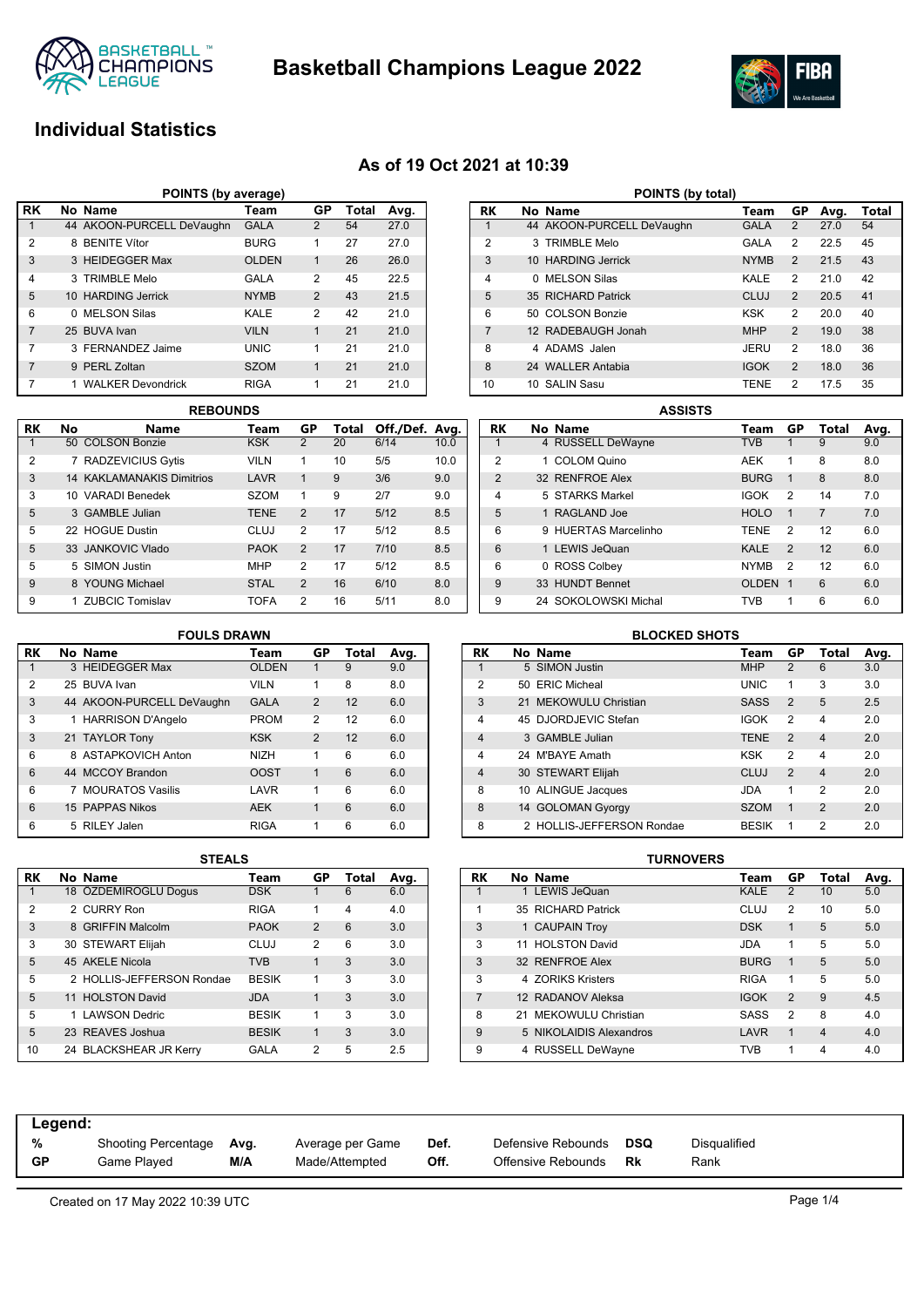



## **Individual Statistics**

|                | TOTAL FIELD GOALS % (8 attempts/game minimum) |                           |              |                |       |      |  |  |  |  |  |  |
|----------------|-----------------------------------------------|---------------------------|--------------|----------------|-------|------|--|--|--|--|--|--|
| RK             |                                               | No Name                   | Team         | GP             | M/A   | %    |  |  |  |  |  |  |
| 1              |                                               | 13 STIPANOVIC Andrija     | <b>CLUJ</b>  | $\overline{2}$ | 14/17 | 82.4 |  |  |  |  |  |  |
| 2              |                                               | 21 SIMS Henry             | TVB          | 1              | 7/9   | 77.8 |  |  |  |  |  |  |
| 3              |                                               | 1 WALKER Devondrick       | <b>RIGA</b>  | 1              | 7/10  | 70.0 |  |  |  |  |  |  |
| 4              |                                               | 8 BENITE Vítor            | <b>BURG</b>  | 1              | 10/15 | 66.7 |  |  |  |  |  |  |
| 5              |                                               | 1 RAGLAND Joe             | <b>HOLO</b>  | 1              | 8/12  | 66.7 |  |  |  |  |  |  |
| 6              |                                               | 45 BOOTHE Nathan          | <b>DSK</b>   | 1              | 6/9   | 66.7 |  |  |  |  |  |  |
| $\overline{7}$ |                                               | 44 AKOON-PURCELL DeVaughn | <b>GALA</b>  | $\overline{2}$ | 17/26 | 65.4 |  |  |  |  |  |  |
| 8              |                                               | 9 LANSDOWNE DeAndre       | SIG          | 2              | 15/23 | 65.2 |  |  |  |  |  |  |
| 9              |                                               | 33 HUNDT Bennet           | <b>OLDEN</b> | 1              | 5/8   | 62.5 |  |  |  |  |  |  |
| 9              |                                               | 21 LEISSNER Tanner        | <b>VILN</b>  | 1              | 5/8   | 62.5 |  |  |  |  |  |  |

|               | 2 POINT FIELD GOALS % (6 attempts/game minimum) |                       |              |                |       |      |  |  |  |  |  |
|---------------|-------------------------------------------------|-----------------------|--------------|----------------|-------|------|--|--|--|--|--|
| RK            |                                                 | No Name               | Team         | GP             | M/A   | ℅    |  |  |  |  |  |
| 1             |                                                 | 13 STIPANOVIC Andrija | <b>CLUJ</b>  | $\mathfrak{p}$ | 14/17 | 82.4 |  |  |  |  |  |
| $\mathcal{P}$ |                                                 | 33 DIMSA Tomas        | <b>TVB</b>   | 1              | 6/8   | 75.0 |  |  |  |  |  |
| $\mathcal{P}$ |                                                 | 21 SIMS Henry         | <b>TVB</b>   | 1              | 6/8   | 75.0 |  |  |  |  |  |
| 4             |                                                 | 9 LANSDOWNE DeAndre   | SIG          | 2              | 11/15 | 73.3 |  |  |  |  |  |
| 5             |                                                 | 11 ANGOLA Braian      | <b>AEK</b>   | 1              | 5/7   | 71.4 |  |  |  |  |  |
| 5             |                                                 | 8 BENITE Vítor        | <b>BURG</b>  | 1              | 5/7   | 71.4 |  |  |  |  |  |
| 5             |                                                 | 45 BOOTHE Nathan      | <b>DSK</b>   | 1              | 5/7   | 71.4 |  |  |  |  |  |
| 5             |                                                 | 21 ODIASE Tai         | <b>OLDEN</b> | 1              | 5/7   | 71.4 |  |  |  |  |  |
| 9             | 9                                               | <b>ERDEN Semih</b>    | <b>KSK</b>   | $\mathcal{P}$  | 9/13  | 69.2 |  |  |  |  |  |
| 9             |                                                 | 21 MEKOWULU Christian | SASS         | 2              | 9/13  | 69.2 |  |  |  |  |  |

# **TOTAL FIELD GOALS MADE**<br>RK No Name **Team**

| RK             | No Name                   | Team        | GP             | Total | Avg. |
|----------------|---------------------------|-------------|----------------|-------|------|
| 1              | 8 BENITE Vítor            | <b>BURG</b> | 1              | 10    | 10.0 |
| 2              | 44 AKOON-PURCELL DeVaughn | <b>GALA</b> | $\overline{2}$ | 17    | 8.5  |
| $\overline{2}$ | 50 COLSON Bonzie          | <b>KSK</b>  | 2              | 17    | 8.5  |
| 2              | 10 HARDING Jerrick        | <b>NYMB</b> | $\overline{2}$ | 17    | 8.5  |
| 5              | 0 MELSON Silas            | <b>KALE</b> | $\overline{2}$ | 16    | 8.0  |
| 6              | 15 PAPPAS Nikos           | <b>AEK</b>  | 1              | 8     | 8.0  |
| 6              | 9 PERL Zoltan             | <b>SZOM</b> | 1              | 8     | 8.0  |
| 6              | 1 RAGLAND Joe             | <b>HOLO</b> | 1              | 8     | 8.0  |
| 9              | 9 LANSDOWNE DeAndre       | <b>SIG</b>  | $\overline{2}$ | 15    | 7.5  |
| 9              | 3 TRIMBLE Melo            | GALA        | $\overline{2}$ | 15    | 7.5  |

| <b>2 POINT FIELD GOALS MADE</b> |     |                       |             |                |                |      |  |  |  |
|---------------------------------|-----|-----------------------|-------------|----------------|----------------|------|--|--|--|
| RK                              |     | No Name               | Team        | GP             | Total          | Avg. |  |  |  |
| 1                               |     | 9 PERL Zoltan         | <b>SZOM</b> | 1              | 8              | 8.0  |  |  |  |
| 2                               | 50. | <b>COLSON Bonzie</b>  | <b>KSK</b>  | 2              | 15             | 7.5  |  |  |  |
| 3                               |     | 10 HARDING Jerrick    | <b>NYMB</b> | $\mathfrak{p}$ | 14             | 7.0  |  |  |  |
| 3                               |     | 13 STIPANOVIC Andrija | CLUJ        | 2              | 14             | 7.0  |  |  |  |
| 5                               |     | 15 PAPPAS Nikos       | <b>AEK</b>  | 1              | $\overline{7}$ | 7.0  |  |  |  |
| 6                               |     | 3 GAMBLE Julian       | <b>TENE</b> | $\mathcal{P}$  | 12             | 6.0  |  |  |  |
| $\overline{7}$                  |     | 1 KFLLY Rashard       | <b>JDA</b>  | 1              | 6              | 6.0  |  |  |  |
| 7                               |     | 12 MORIN Yannis       | SIG         | 1              | 6              | 6.0  |  |  |  |
| $\overline{7}$                  | 1   | RAGLAND Joe           | <b>HOLO</b> | $\mathbf{1}$   | 6              | 6.0  |  |  |  |
| 7                               | 21  | <b>SIMS Henry</b>     | <b>TVB</b>  | 1              | 6              | 6.0  |  |  |  |

### **RK No Name Team GP M/A %** 1 32 RENFROE Alex BURG 1 2/2 100.0 1 19 STREBKOV Ivan NIZH 1 2/2 100.0 1 0 TANISAN Emre TOFA 1 2/2 100.0 4 21 ABROMAITIS Tim UNIC 1 3/4 75.0 4 21 KOVAR Lubos NYMB 2 3/4 75.0 6 23 PALYZA Lukas NYMB 2 8/11 72.7 7 5 UGURLU Berk TOFA 2 5/7 71.4 7 1 WALKER Devondrick RIGA 1 5/7 71.4 9 4 JOHNSON Chris HOLO 1 4/6 66.7 10 8 BORTOLANI Giordano TVB 1 2/3 66.7 **3 POINT FIELD GOALS % (2 attempts/game minimum)**

|                | FREE THROWS % (3 attempts/game minimum) |                     |             |                |       |       |  |  |  |  |
|----------------|-----------------------------------------|---------------------|-------------|----------------|-------|-------|--|--|--|--|
| RK             |                                         | No Name             | Team        | GP             | M/A   | %     |  |  |  |  |
| 1              |                                         | 1 PALMER JR James   | <b>STAL</b> | $\overline{2}$ | 12/12 | 100.0 |  |  |  |  |
| $\overline{2}$ |                                         | 5 SIMON Justin      | <b>MHP</b>  | 2              | 10/10 | 100.0 |  |  |  |  |
| 3              |                                         | 5 JOU Guillem       | <b>MANR</b> | 2              | 9/9   | 100.0 |  |  |  |  |
| $\overline{4}$ |                                         | 8 ASTAPKOVICH Anton | <b>NIZH</b> | 1              | 8/8   | 100.0 |  |  |  |  |
| $\overline{4}$ |                                         | 3 ROBERSON John     | <b>SIG</b>  | $\overline{2}$ | 8/8   | 100.0 |  |  |  |  |
| 6              |                                         | 23 COOK Elgin       | <b>TOFA</b> | $\overline{2}$ | 7/7   | 100.0 |  |  |  |  |
| $\overline{7}$ |                                         | 3 FERNANDEZ Jaime   | <b>UNIC</b> | $\mathbf{1}$   | 6/6   | 100.0 |  |  |  |  |
| 7              |                                         | 17 GRIFFIN Eric     | AEK         | 1              | 6/6   | 100.0 |  |  |  |  |
| $\overline{7}$ |                                         | 2 SHEPHERD Kasey    | <b>TOFA</b> | 2              | 6/6   | 100.0 |  |  |  |  |
| 7              |                                         | 3 TRIMBLE Melo      | GALA        | 2              | 6/6   | 100.0 |  |  |  |  |

|  | <b>3 POINT FIELD GOALS MADE</b> |  |
|--|---------------------------------|--|
|  |                                 |  |

| RK             | No Name             | Team        | GP             | Total | Avg. |
|----------------|---------------------|-------------|----------------|-------|------|
| 1              | 8 BENITE Vítor      | <b>BURG</b> | 1              | 5     | 5.0  |
| 1              | 5 RILEY Jalen       | <b>RIGA</b> | 1              | 5     | 5.0  |
| 1              | 1 WALKER Devondrick | <b>RIGA</b> | $\mathbf{1}$   | 5     | 5.0  |
| $\overline{4}$ | 3 TRIMBLE Melo      | GALA        | $\overline{2}$ | 9     | 4.5  |
| 5              | 1 BOST Dee          | <b>GALA</b> | 2              | 8     | 4.0  |
| 5              | 23 PALYZA Lukas     | <b>NYMB</b> | 2              | 8     | 4.0  |
| 5              | 3 ROBERSON John     | <b>SIG</b>  | $\overline{2}$ | 8     | 4.0  |
| 5              | 10 SALIN Sasu       | <b>TENE</b> | 2              | 8     | 4.0  |
| 5              | 24 WALLER Antabia   | <b>IGOK</b> | $\overline{2}$ | 8     | 4.0  |
| 10             | 3 SIMON Chase       | JDA         | 1              | 4     | 4.0  |

|                | <b>FREE THROWS MADE</b> |                           |                   |                |                |      |  |  |  |  |
|----------------|-------------------------|---------------------------|-------------------|----------------|----------------|------|--|--|--|--|
| RK             |                         | No Name                   | Team              | <b>GP</b>      | Total          | Avg. |  |  |  |  |
| 1              |                         | 3 HEIDEGGER Max           | <b>OLDEN</b>      | 1              | 10             | 10.0 |  |  |  |  |
| 2              |                         | 8 ASTAPKOVICH Anton       | NI <sub>7</sub> H | 1              | 8              | 8.0  |  |  |  |  |
| $\mathcal{P}$  |                         | 25 BUVA Ivan              | <b>VILN</b>       | 1              | 8              | 8.0  |  |  |  |  |
| 4              |                         | 44 AKOON-PURCELL DeVaughn | GALA              | $\mathcal{P}$  | 14             | 7.0  |  |  |  |  |
| 5              |                         | 2 HOLLIS-JEFFERSON Rondae | <b>BESIK</b>      | $\mathbf{1}$   | $\overline{7}$ | 7.0  |  |  |  |  |
| 6              |                         | 1 PALMER JR James         | <b>STAL</b>       | $\mathfrak{p}$ | 12             | 6.0  |  |  |  |  |
| $\overline{7}$ |                         | 3 FERNANDEZ Jaime         | <b>UNIC</b>       | 1              | 6              | 6.0  |  |  |  |  |
| 7              | 17                      | <b>GRIFFIN Fric</b>       | <b>AFK</b>        | 1              | 6              | 6.0  |  |  |  |  |
| 9              |                         | 21 MEKOWULU Christian     | <b>SASS</b>       | $\mathfrak{p}$ | 10             | 5.0  |  |  |  |  |
| 9              |                         | 5 SIMON Justin            | <b>MHP</b>        | 2              | 10             | 5.0  |  |  |  |  |

| Legend:   |                     |      |                  |      |                    |     |              |
|-----------|---------------------|------|------------------|------|--------------------|-----|--------------|
| %         | Shooting Percentage | Avg. | Average per Game | Def. | Defensive Rebounds | DSQ | Disqualified |
| <b>GP</b> | Game Plaved         | M/A  | Made/Attempted   | Off. | Offensive Rebounds | Rk  | Rank         |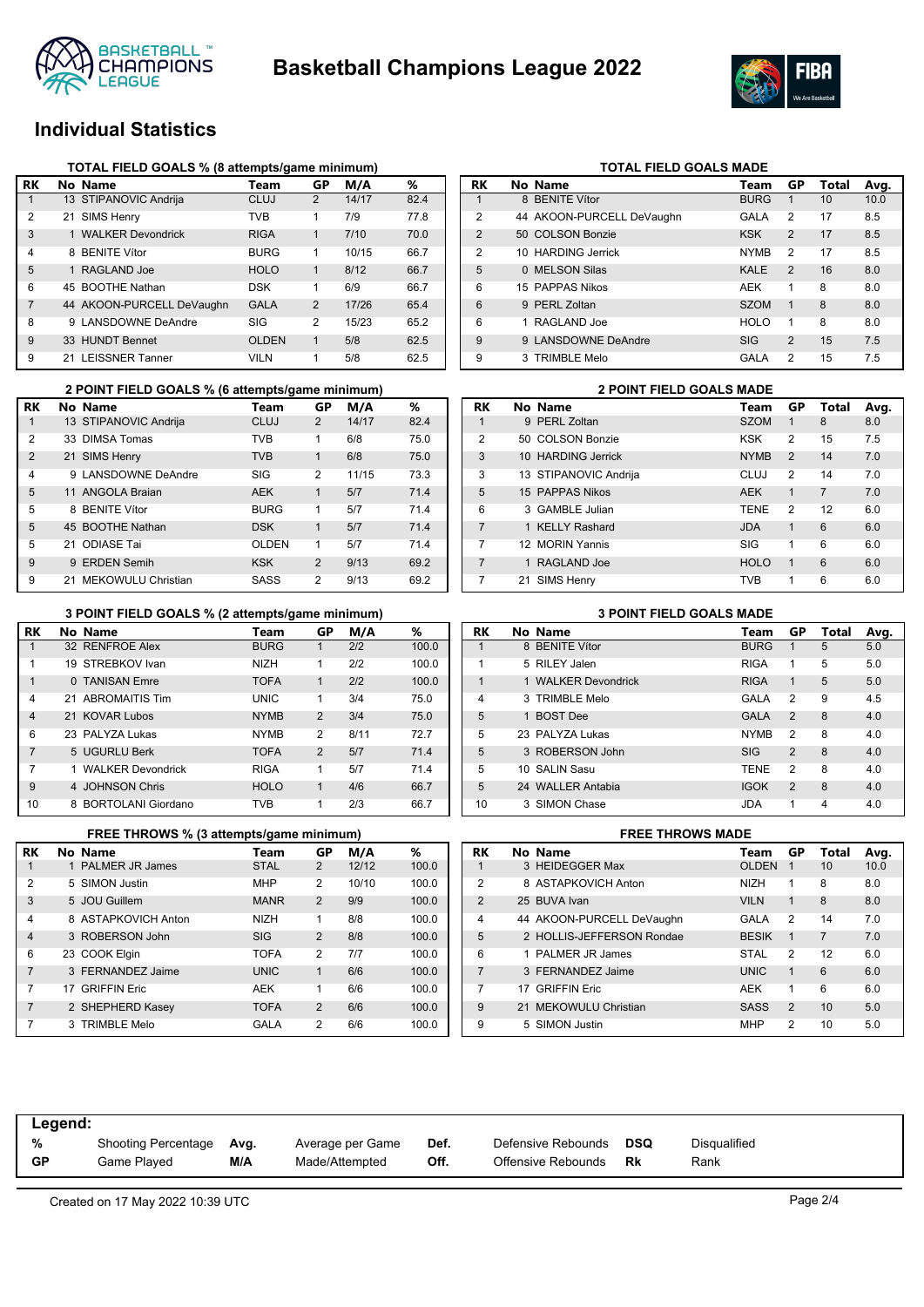



## **Individual Statistics**

|                | TOTAL FIELD GOAL ATTEMPTS |                    |              |                |       |      |  |  |  |
|----------------|---------------------------|--------------------|--------------|----------------|-------|------|--|--|--|
| RK             |                           | No Name            | Team         | GP             | Total | Avg. |  |  |  |
|                |                           | 15 PAPPAS Nikos    | <b>AEK</b>   |                | 20    | 20.0 |  |  |  |
| $\overline{2}$ |                           | 10 HARDING Jerrick | <b>NYMB</b>  | 2              | 39    | 19.5 |  |  |  |
| 3              |                           | 50 COLSON Bonzie   | <b>KSK</b>   | 2              | 37    | 18.5 |  |  |  |
| 4              |                           | 8 GRIFFIN Malcolm  | <b>PAOK</b>  | 2              | 35    | 17.5 |  |  |  |
| 5              |                           | 9 PERL Zoltan      | <b>SZOM</b>  | 1              | 17    | 17.0 |  |  |  |
| 6              |                           | 0 BONE Jordan      | <b>BESIK</b> | 1              | 16    | 16.0 |  |  |  |
| 6              |                           | 1 KELLY Rashard    | <b>JDA</b>   | 1              | 16    | 16.0 |  |  |  |
| 6              |                           | 3 SIMON Chase      | <b>JDA</b>   | 1              | 16    | 16.0 |  |  |  |
| 9              |                           | 8 BENITE Vítor     | <b>BURG</b>  | 1              | 15    | 15.0 |  |  |  |
| 10             |                           | 4 ADAMS Jalen      | <b>JERU</b>  | $\overline{2}$ | 29    | 14.5 |  |  |  |

|                | <b>3 POINT FIELD GOAL ATTEMPTS</b> |             |                |       |      |    | <b>FREE THROW ATTEMPTS</b> |             |
|----------------|------------------------------------|-------------|----------------|-------|------|----|----------------------------|-------------|
| <b>RK</b>      | No Name                            | Team        | GP             | Total | Avg. | RK | No Name                    | Tea         |
|                | 24 WALLER Antabia                  | <b>IGOK</b> | $\overline{2}$ | 21    | 10.5 |    | 25 BUVA Ivan               | <b>VILN</b> |
| $\overline{2}$ | <b>BOST Dee</b>                    | GALA        | 2              | 20    | 10.0 |    | 3 HEIDEGGER Max            | <b>OLD</b>  |
| 3              | 3 SIMON Chase                      | <b>JDA</b>  | 1              | 10    | 10.0 | 3  | 44 AKOON-PURCELL DeVaughn  | GAL         |
| 4              | 3 ROBERSON John                    | <b>SIG</b>  | 2              | 19    | 9.5  | 4  | 8 ASTAPKOVICH Anton        | <b>NIZF</b> |
| 5              | 33 KITSING Kristjan                | <b>KALE</b> | $\overline{2}$ | 17    | 8.5  | 4  | 5 GANKEVICH Alexander      | <b>NIZF</b> |
| 5              | 10 SALIN Sasu                      | <b>TENE</b> | 2              | 17    | 8.5  | 4  | 2 HOLLIS-JEFFERSON Rondae  | <b>BES</b>  |
| $\overline{7}$ | 30 GILLET Pierre-Antoine           | <b>OOST</b> | 2              | 16    | 8.0  |    | 24 BARAC Boris             | <b>SZO</b>  |
| 8              | 8 BENITE Vítor                     | <b>BURG</b> |                | 8     | 8.0  |    | 23 GRAY Steven             | HOL         |
| 8              | 13 JELOVAC Stevan                  | <b>AEK</b>  |                | 8     | 8.0  | 9  | 3 GAMBLE Julian            | <b>TEN</b>  |
| 8              | 15 PAPPAS Nikos                    | AEK         |                | 8     | 8.0  | 10 | 24 JONES Marvin            | <b>PAO</b>  |

| RK             | No Name                | Team        | GP             | Total | Avg. |
|----------------|------------------------|-------------|----------------|-------|------|
| 1              | 22 GENTILE Stefano     | <b>SASS</b> | 2              | 10    | 5.0  |
| 2              | 5 GANKEVICH Alexander  | <b>NIZH</b> | 1              | 5     | 5.0  |
| $\mathfrak{p}$ | 4 JOHNSON Chris        | <b>HOLO</b> | 1              | 5     | 5.0  |
| 2              | 6 KELLER Akos          | <b>SZOM</b> | 1              | 5     | 5.0  |
| $\mathfrak{p}$ | 21 LEISSNER Tanner     | <b>VILN</b> | $\mathbf{1}$   | 5     | 5.0  |
| 2              | 20 WARE Gavin          | JDA         | 1              | 5     | 5.0  |
| 7              | 3 SIMMONS Kobi         | <b>STAL</b> | 2              | 9     | 4.5  |
| 8              | 14 BUYSSCHAERT Servaas | OOST        | $\overline{2}$ | 8     | 4.0  |
| 8              | 1 LEWIS JeQuan         | <b>KALE</b> | $\mathfrak{p}$ | 8     | 4.0  |
| 8              | 23 STEPHENS De'Shawn   | IGOK        | 2              | 8     | 4.0  |

| RK             | No Name              | Team        | GP             | Total    | Avg. |
|----------------|----------------------|-------------|----------------|----------|------|
| 1              | 7 RADZEVICIUS Gytis  | VILN        |                |          | 1.0  |
| 2              | 50 COLSON Bonzie     | <b>KSK</b>  | 2              | 1        | 0.5  |
| $\overline{2}$ | 9 CRUZ Pako          | <b>TOFA</b> | $\mathfrak{p}$ | 1        | 0.5  |
| 2              | 33 JANKOVIC Vlado    | <b>PAOK</b> | 2              | 1        | 0.5  |
| $\mathfrak{p}$ | 24 JONES Marvin      | <b>PAOK</b> | $\mathcal{P}$  | 1        | 0.5  |
| 2              | 5 SIMON Justin       | <b>MHP</b>  | $\mathfrak{p}$ | 1        | 0.5  |
| 7              | 77 SIMA Yankuba      | <b>MANR</b> | $\mathcal{P}$  | $\Omega$ | 0.0  |
| 7              | 3 SIMMONS Kobi       | <b>STAL</b> | 2              | $\Omega$ | 0.0  |
| 7              | 10 TANASKOVIĆ Nikola | <b>IGOK</b> | 1              | $\Omega$ | 0.0  |
| 7              | 19 VALTONEN Elias    | <b>MANR</b> | 2              | 0        | 0.0  |

| RK             | No Name                            | Team         | GP             | Total | Avg. |
|----------------|------------------------------------|--------------|----------------|-------|------|
| 1              | 9 PERL Zoltan                      | <b>SZOM</b>  | 1              | 15    | 15.0 |
| 2              | 12 MORIN Yannis                    | SIG          | 1              | 14    | 14.0 |
| 3              | 50 COLSON Bonzie                   | <b>KSK</b>   | 2              | 27    | 13.5 |
| 4              | <b>GRIFFIN Malcolm</b><br>8        | <b>PAOK</b>  | 2              | 26    | 13.0 |
| 5              | 10 HARDING Jerrick                 | <b>NYMB</b>  | 2              | 25    | 12.5 |
| 6              | 3 GAMBLE Julian                    | <b>TENE</b>  | $\overline{2}$ | 24    | 12.0 |
| $\overline{7}$ | 15 PAPPAS Nikos                    | <b>AEK</b>   | 1              | 12    | 12.0 |
| 8              | <b>KELLY Rashard</b>               | <b>JDA</b>   | 1              | 11    | 11.0 |
| 9              | <b>MITCHELL Matt</b><br>11         | SIG          | $\overline{2}$ | 21    | 10.5 |
| 10             | <b>BONE</b> Jordan<br><sup>n</sup> | <b>BESIK</b> | 1              | 10    | 10.0 |

**2 POINT FIELD GOAL ATTEMPTS**

|                | <b>FREE THROW ATTEMPTS</b> |                           |              |               |                |      |  |  |  |  |
|----------------|----------------------------|---------------------------|--------------|---------------|----------------|------|--|--|--|--|
| RK             |                            | No Name                   | Team         | GP            | Total          | Avg. |  |  |  |  |
|                |                            | 25 BUVA Ivan              | <b>VILN</b>  | 1             | 11             | 11.0 |  |  |  |  |
| 1              |                            | 3 HEIDEGGER Max           | <b>OLDEN</b> | 1             | 11             | 11.0 |  |  |  |  |
| 3              |                            | 44 AKOON-PURCELL DeVaughn | <b>GALA</b>  | $\mathcal{P}$ | 18             | 9.0  |  |  |  |  |
| $\overline{4}$ |                            | 8 ASTAPKOVICH Anton       | <b>NIZH</b>  | 1             | 8              | 8.0  |  |  |  |  |
| $\overline{4}$ |                            | 5 GANKEVICH Alexander     | <b>NIZH</b>  | 1             | 8              | 8.0  |  |  |  |  |
| 4              |                            | 2 HOLLIS-JEFFERSON Rondae | <b>BESIK</b> | 1             | 8              | 8.0  |  |  |  |  |
| $\overline{7}$ |                            | 24 BARAC Boris            | <b>SZOM</b>  | 1             | $\overline{7}$ | 7.0  |  |  |  |  |
| 7              |                            | 23 GRAY Steven            | <b>HOLO</b>  | 1             | 7              | 7.0  |  |  |  |  |
| 9              |                            | 3 GAMBLE Julian           | <b>TENE</b>  | $\mathcal{P}$ | 13             | 6.5  |  |  |  |  |
| 10             |                            | 24 JONES Marvin           | <b>PAOK</b>  | 2             | 12             | 6.0  |  |  |  |  |

### **PERSONAL FOULS MINUTES PLAYED**

| RK             | No Name              | Team         | GP             | Total   | Avg. |
|----------------|----------------------|--------------|----------------|---------|------|
|                | 0 BONE Jordan        | <b>BESIK</b> | 1              | 0:36:05 | 36.1 |
| $\overline{2}$ | 17 GRIFFIN Eric      | <b>AEK</b>   | 1              | 0:35:52 | 35.9 |
| 3              | 1 PALMER JR James    | <b>STAL</b>  | $\overline{2}$ | 1:11:07 | 35.6 |
| $\overline{4}$ | 12 RADEBAUGH Jonah   | <b>MHP</b>   | $\overline{2}$ | 1:10:25 | 35.2 |
| 5              | 10 HARDING Jerrick   | <b>NYMB</b>  | $\overline{2}$ | 1:08:59 | 34.5 |
| 6              | 4 RUSSELL DeWayne    | <b>TVB</b>   | 1              | 0:34:21 | 34.4 |
| $\overline{7}$ | 35 RICHARD Patrick   | <b>CLUJ</b>  | $\mathfrak{p}$ | 1:08:31 | 34.3 |
| 8              | 30 STEWART Elijah    | CLUJ         | $\overline{2}$ | 1:08:13 | 34.1 |
| 9              | 50 COLSON Bonzie     | <b>KSK</b>   | $\overline{2}$ | 1:07:02 | 33.5 |
| 10             | <b>BENKE Szilard</b> | <b>SZOM</b>  | 1              | 0:33:19 | 33.3 |

### **DOUBLE DOUBLES OFFENSIVE REBOUNDS**

| <b>RK</b>      |   | No Name                       | Team        | GP             | Total | Avg. |
|----------------|---|-------------------------------|-------------|----------------|-------|------|
|                |   | 5 UDANOH Ike                  | <b>SIG</b>  | 2              | 10    | 5.0  |
| $\mathcal{P}$  |   | 7 RADZEVICIUS Gytis           | <b>VILN</b> | 1              | 5     | 5.0  |
| $\overline{2}$ |   | 23 VAULET Juampi              | <b>AEK</b>  | 1              | 5     | 5.0  |
| $\overline{4}$ | 0 | <b>OLASENI Gabriel</b>        | <b>DSK</b>  | 1              | 4     | 4.0  |
| 5              |   | 33 JANKOVIC Vlado             | <b>PAOK</b> | $\overline{2}$ | 7     | 3.5  |
| 5              |   | 11 MITCHELL Matt              | SIG         | $\overline{2}$ | 7     | 3.5  |
| 5              |   | 6 SEGEV Itay                  | <b>JERU</b> | $\overline{2}$ | 7     | 3.5  |
| 8              |   | 20 NURGER Rauno               | KALE        | $\mathcal{P}$  | 6     | 3.0  |
| 8              |   | 23 STEPHENS De'Shawn          | <b>IGOK</b> | 2              | 6     | 3.0  |
| 8              |   | 18 WOHLFARTH-BOTTERMANN Jonas | <b>MHP</b>  | 2              | 6     | 3.0  |

| Legend:   |                     |      |                  |      |                    |            |              |
|-----------|---------------------|------|------------------|------|--------------------|------------|--------------|
| %         | Shooting Percentage | Avg. | Average per Game | Def. | Defensive Rebounds | <b>DSQ</b> | Disqualified |
| <b>GP</b> | Game Played         | M/A  | Made/Attempted   | Off. | Offensive Rebounds | Rk         | Rank         |